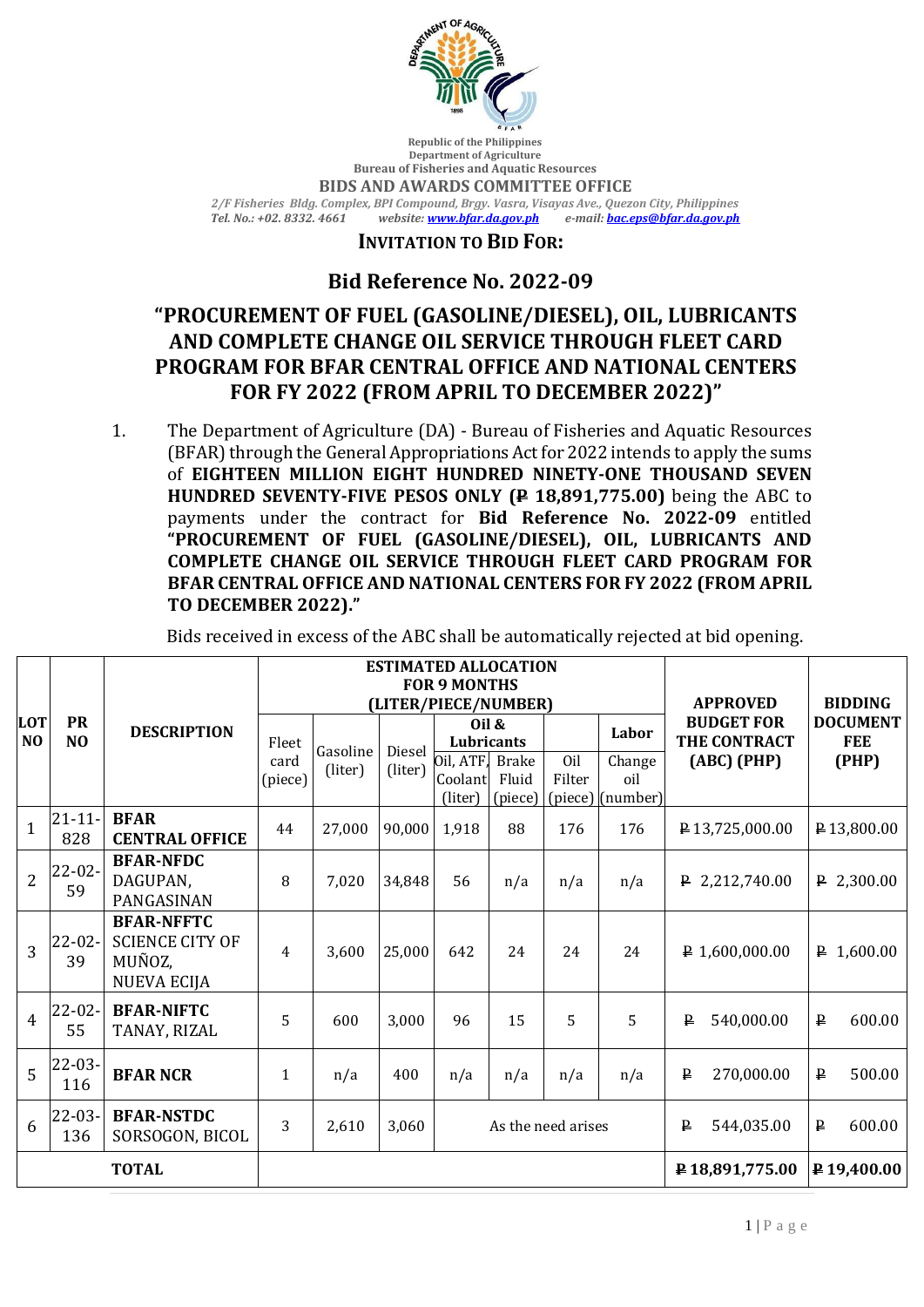- 2. The DA-BFAR now invites bids for the above Procurement Project. Delivery of the Goods is required for a period stated in Section VI - Schedule of Requirements. Bidders should have completed, within *the years stated in the ITB Clause 5.3* from the date of submission and receipt of bids, a contract similar to the Project. The description of an eligible bidder is contained in the Bidding Documents, particularly, in Section II (Instructions to Bidders).
- 3. Bidding will be conducted through open competitive bidding procedures using non-discretionary "*pass/fail*" criterion as specified in the 2016 revised Implementing Rules and Regulations (IRR) of Republic Act (RA) No. 9184.

Bidding is restricted to Filipino citizens/sole proprietorships, partnerships, or organizations with at least sixty percent (60%) interest or outstanding capital stock belonging to citizens of the Philippines, and to citizens or organizations of a country the laws or regulations of which grant similar rights or privileges to Filipino citizens, pursuant to RA No. 5183.

- 4. Interested Bidders may obtain further information from the BFAR BAC Secretariat through the electronic mailing address given below, and inspect the Bidding Documents s at [www.bfar.da.gov.ph.](file:///E:/BFAR%20PUBLIC%20BIDDING/FY%202022/2022-03%20VOC/www.bfar.da.gov.ph)
- 5. A complete set of Bidding Documents may be acquired by interested Bidders at *2/F, BAC Office, Fisheries Building Complex, Bureau of Plant Industry Compound, Brgy. Vasra, Visayas Ave., Quezon City* upon payment of a non-refundable fee for the Bidding Documents in the amount stated above. The Procuring Entity shall allow the bidder to present its proof of payment for the fees by in person, or through electronic means.
- 6. The DA-BFAR will hold a Pre-Bid Conference through a video conference call using Zoom application. Please see the table below.

| <b>PROCUREMENT</b><br><b>ACTIVITIES</b>                               | <b>DATE</b>                                   | <b>TIME</b>              | <b>VENUE</b>                                                                                                         |  |  |
|-----------------------------------------------------------------------|-----------------------------------------------|--------------------------|----------------------------------------------------------------------------------------------------------------------|--|--|
| <b>AVAILABILITY OF</b><br><b>BID DOCUMENT</b>                         | <b>Starting</b><br>29 March 2022<br>(Tuesday) | 8:00 AM<br>to<br>5:00 PM | <b>BFAR-BAC OFFICE</b><br>2/F, Fisheries Bldg. Complex,<br>BPI Compound, Brgy. Vasra,<br>Visayas Avenue, Quezon City |  |  |
| PRE-BID<br><b>CONFERENCE</b>                                          | 05 April 2022<br>(Tuesday)                    | 09:30 AM                 | via ZOOM                                                                                                             |  |  |
| <b>DEADLINE OF</b><br><b>SUBMISSION AND</b><br><b>RECEIPT OF BIDS</b> | 18 April 2022<br>(Monday)                     | 09:30 AM                 | BFAR-BAC OFFICE<br>2/F, Fisheries Bldg. Complex,<br>BPI Compound, Brgy. Vasra,<br>Visayas Avenue, Quezon City        |  |  |
| <b>DATE OF</b><br><b>OPENING OF BIDS</b>                              | 18 April 2022<br>(Monday)                     | 10:00 AM                 | via ZOOM                                                                                                             |  |  |

The Schedule of Procurement Activities are: